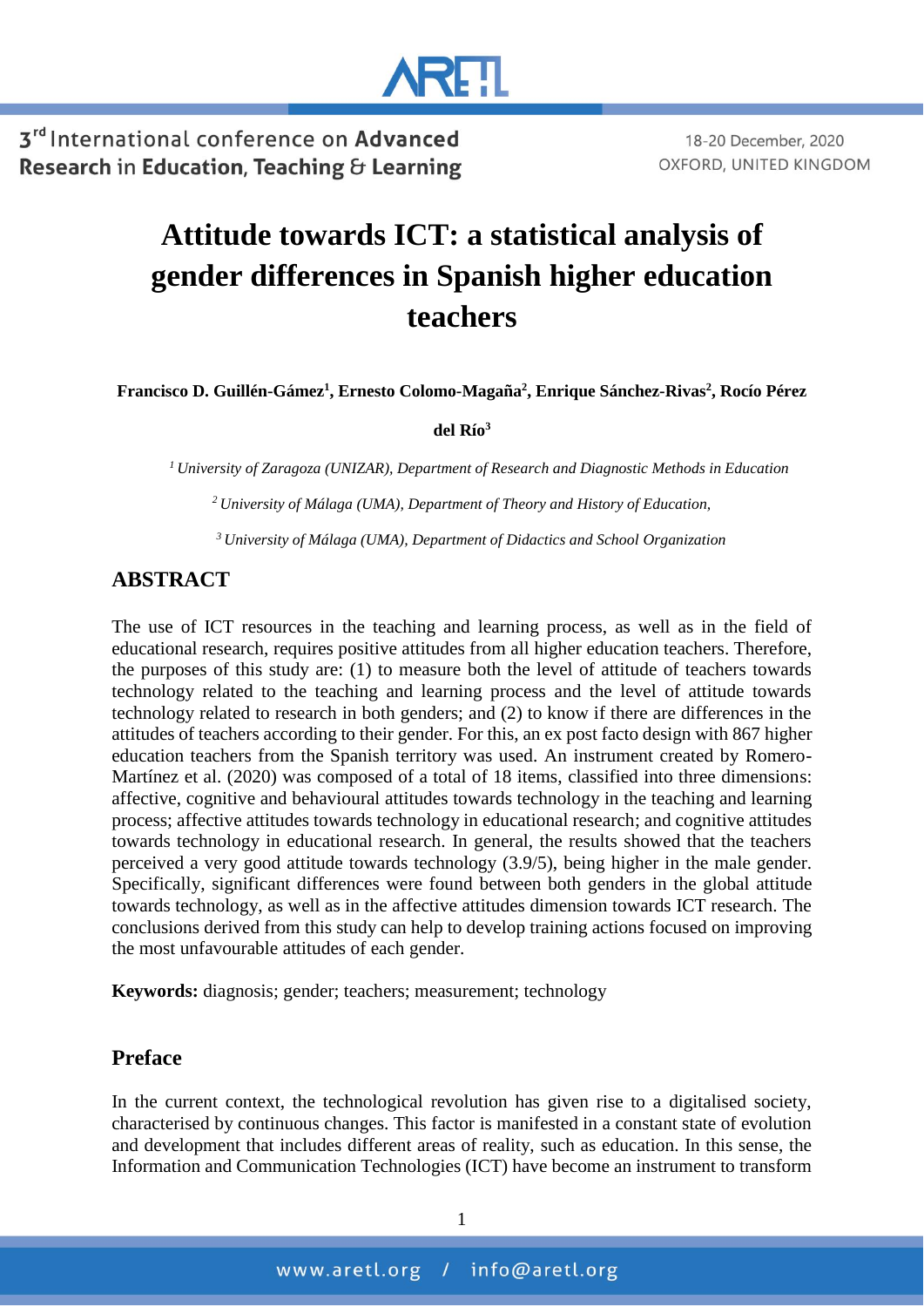

18-20 December, 2020 OXFORD, UNITED KINGDOM

the pedagogical and methodological praxis of the formative processes. Despite this, these advances are not always accompanied by educational policies that take advantage of technological equipment or specific training for teachers. Because of this, it is necessary that teachers must be trained and improve their digital pedagogical skills in order to correctly use technologies in their educational work (Guillén-Gámez and Mayorga-Fernández, 2020a; Spiteri and Chang, 2020).

In this sense, despite the transformations in innovation and methodologies that technological revolution has brought about in the field of higher education, studies such as that of Mirete et al. (2020) confirm that teachers who start from a traditional approach to the training process have a negative view of the use of technologies for such work. In contrast to this situation, works such as Pacheco et al. (2015) highlight the positive impact that the implementation of ICT has on student learning. Linked to this, some studies have focused specifically on the academic performance of students, allowing them to measure how the application of ICT affects them (Gómez-García et al., 2020; Guillén-Gámez et al., 2018). In contrast, research that has analysed teachers' attitudes towards ICT at university level continues to be a minority (Arango et al., 2020; Guillén-Gámez and Mayorga-Fernández, 2020b; Mirete et al., 2020).

Nevertheless, this represents a key area of study. The possibilities that are generated in the educational context by the full evolution and continuous development of the technological means, at the level of resources and tools, are exponentially high. Nevertheless, if teachers show reticence or negative attitudes towards them, their integration will be affected. In contrast, a greater predisposition and positive attitude towards their incorporation are related to more effective use of ICT in the educational process (Casillas et al., 2020; Fernández-Batanero and Torres-González, 2015).

Considering the premise stated above, the purpose of this study is to analyse the attitudes towards ICT of university teachers regarding the teaching-learning process and research, specifically considering the gender variable.

### **Theoretical framework**

#### *Approach to the concept of attitude towards ICT and its structure*

When we talk about attitudes, we are referring to an intangible reality that manifests itself through people's thoughts, acts, beliefs, or words. These are the elements that guide people's behavior and actions, the result of the emotional (feelings) and cognitive (thoughts) analysis they make of reality. Therefore, they come from the world of ideas and are materialised in different areas of the subject's behaviour (dimensions), which makes it difficult to evaluate them all at once (Ankiewicz, 2019). Another conception of attitudes alludes to the subjective response of the individual (with positive or negative polarity) concerning the valuation of some object or belief (Kumar and Ratnakar, 2016).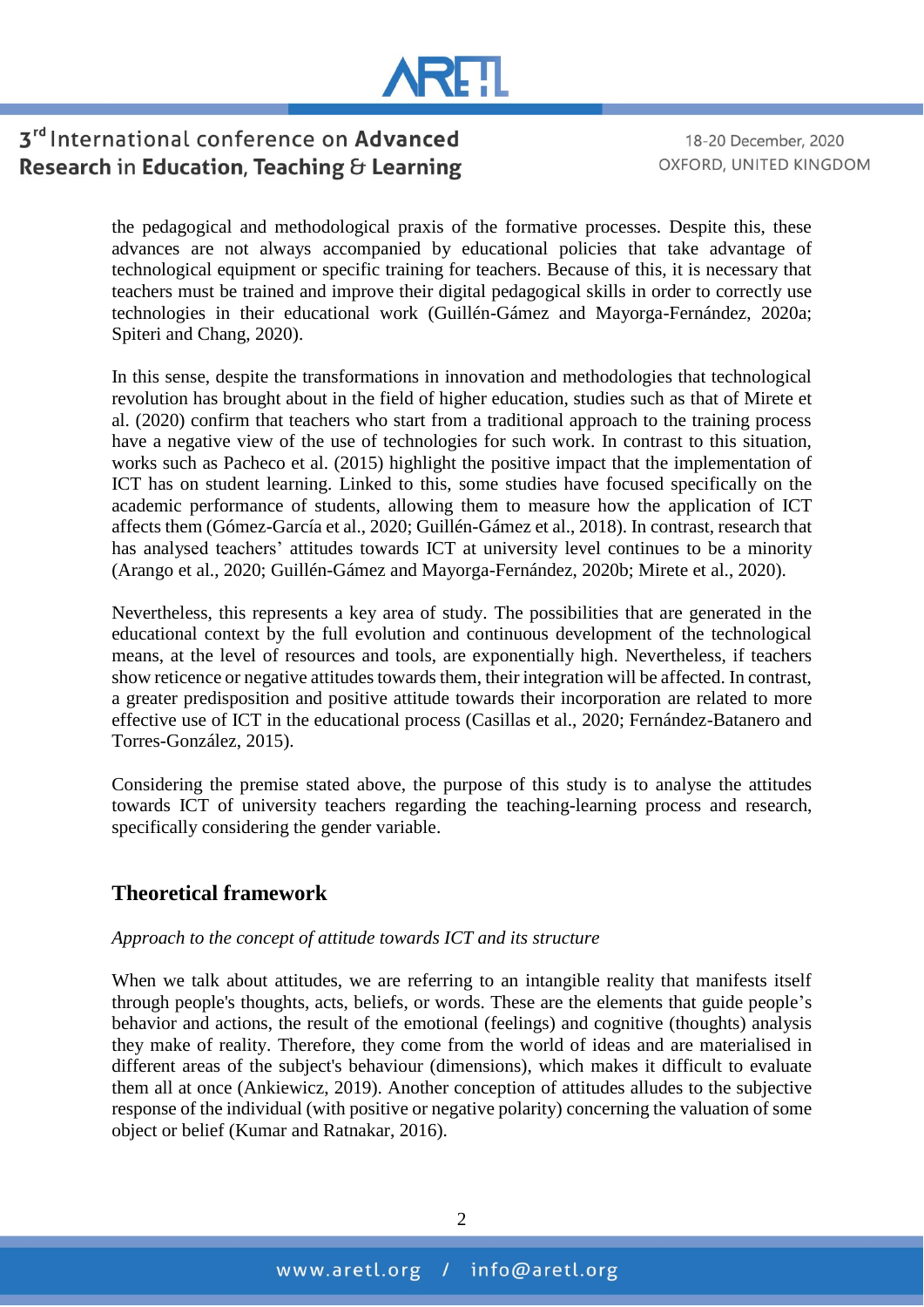

18-20 December, 2020 OXFORD, UNITED KINGDOM

Referring to the educational field, the attitudes of the teaching staff will influence the decisionmaking of the teaching-learning processes. In this sense, a negative vision or assessment of ICT will become an obstacle or barrier to its inclusion as a teaching strategy or training resource. Because of this, the positive attitude of university teachers is key to incorporating technologies in the training context if we want a technological transformation that allows innovation and methodological change (Arango et al., 2020).

However, when talking about attitudes towards ICT, we do not find a univocal interpretation, but different proposals of categories according to the researchers who have been approaching them. Due to the multifaceted vision from which attitudes towards ICT are worked, the study by Cai et al. (2017) stands out, differentiating between the emotional factor linked to the use of ICT; personal interest and subjective satisfaction when using the technologies; beliefs regarding how ICT influences society and its usefulness; or the perception of effectiveness regarding its positive implementation.

The multiple options regarding the dimensions that can be considered in attitudes have led to a debate among specialists and the proliferation and identification of different categories (Ankiewicz, 2019; Rosen et al., 2016). Among the different proposals, we adhere to the one shaped by the affective, cognitive and behavioural dimensions (Maio et al., 2018). Concerning affective attitudes, they are linked to the emotional factor (feelings and emotions) that influence the actions and reactions of the person, providing them a subjective perception that will condition behaviour and the way they act in the face of the different situations and events that they face (Zhang et al, 2020). On the other hand, cognitive attitudes are generated around the beliefs and values that each person assumes according to the learning that has been acquired during their experiences and that will determine both future actions and the (re)construction of our ideas and thoughts (Elliot and Wilmes, 2013; González-Sanmamed et al., 2017). Finally, behavioural attitudes are linked to the behaviour and intention that is generated in a subject before a certain situation that conditions the way of acting (Ursavas et al., 2015).

#### *Attitudes towards ICT: related studies*

Attitudes towards technology have gained relevance as an area of scientific research in recent years. Evidence of this is provided by the work of Mirete et al. (2020), which measures attitudes, knowledge, and use of ICT and its relationship with the transmission of information and the construction of knowledge; that of Arango et al. (2020), which evaluates the influence of attitudes, training, and level of technological literacy on the incorporation of ICT in higher education; or that of Prasojo et al. (2019) that analyses the attitudes and perceptions of teachers regarding the integration of ICT in schools in rural areas of Indonesia. However, these studies do not specifically address the affective, cognitive, and behavioral dimensions that shape attitudes.

A situation that is considered in the work of Guillén-Gámez and Mayorga-Fernández (2020b) was represented by the three dimensions which obtained an average score by university teachers, where the cognitive one showed the highest score, and the behavioral one, the lowest. Other studies that have considered said dimensions, but having differed regarding the results, have been those of Judi et al. (2016) and Abdullah et al. (2015). In both the affective dimension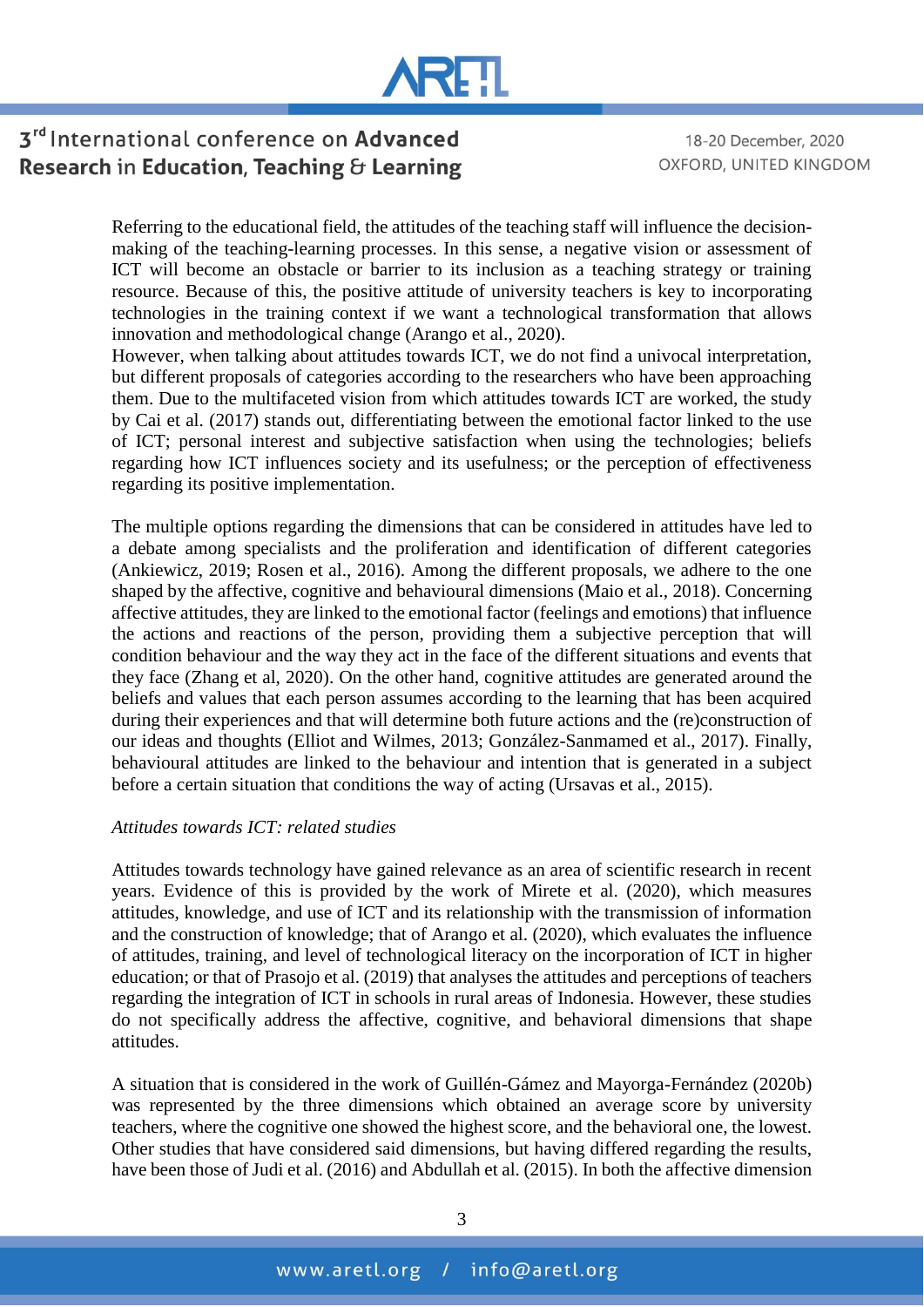

18-20 December, 2020 OXFORD, UNITED KINGDOM

showed the lowest score, having a better consideration than cognitive and behavioural dimensions regarding the use and integration of ICT by teachers. In contrast, Wahyuni's (2018) work emphasises that affective attitudes are the ones most related to the use of technologies and the level of digital competence in teachers.

In addition to studies that contemplate these dimensions, scientific production around factors that can promote a positive attitude towards ICT in university teachers has proliferated. Thus, the study by Alvarado et al. (2020) analyses the attitudes towards ICT of 56 Ecuadorian teachers from a qualitative perspective, reflecting that technological endowment and specific training in digital competence are key aspects for a more positive vision of the integration of technologies in educational processes. For its part, the work of Guillén-Gámez and Mayorga-Fernández (2020a) found significant differences between the attitudes towards ICT of university teachers and graduate students, the latter obtaining a better consideration. Also noteworthy is the research of Olafare et al. (2018) and Semerci and Aydin (2018), where teachers with less work experience had more positive attitudes towards the integration of ICT than teachers with more extensive experience. Finally, linked to our proposal, we highlight the work of Onasanya et al. (2010), who found that gender did not lead to significant differences in the attitudes of 150 university teachers regarding the integration of ICT in the training process.

Despite this, there is still a need for more research on attitudes towards ICT. In this study, we will place the main focus on analysing the influence of affective, cognitive, and behavioural attitudes towards ICT of university teachers concerning the teaching-learning processes and research work, having gender as a study variable. Together with this, we will know if there are significant differences in attitudes according to the gender variable.

## **Method**

*Design and participants.* A non-experimental design was used through surveys during the 2018/2019 academic year, to collect university faculties' self-perception of their attitudes towards ICT. The sample was of 867 teachers of higher education from the Spanish educational system. Specifically, 47.9% were women (n= 415) with a mean age of 46.56 years, while 52.1% of the sample were men with a mean age of 48.47 years.

*Instrument.* To measure attitudes towards ICT, we used the questionnaire of Attitudes towards Technology for Teaching and Research CAT-EI, elaborated by Romero-Martínez et al. It is composed of a total of 18 items organised into three factors. Factor 1 (ACC-E) is made up of the items developed for measuring the behavioural and affective dimensions related to the use of ICT for teaching, with a total of 9 items. Factor 2 (A-I) refers to the affective dimension, related to the use of technology for research, with a total of 5 items. Finally, factor 3 (C-I) consists of 4 items corresponding to the cognitive dimension, related to the use of ICT for research. Factor 2 was written in the opposite way in the original instrument. For this study, it was translated into positive terms so that the three dimensions would have the same polarity.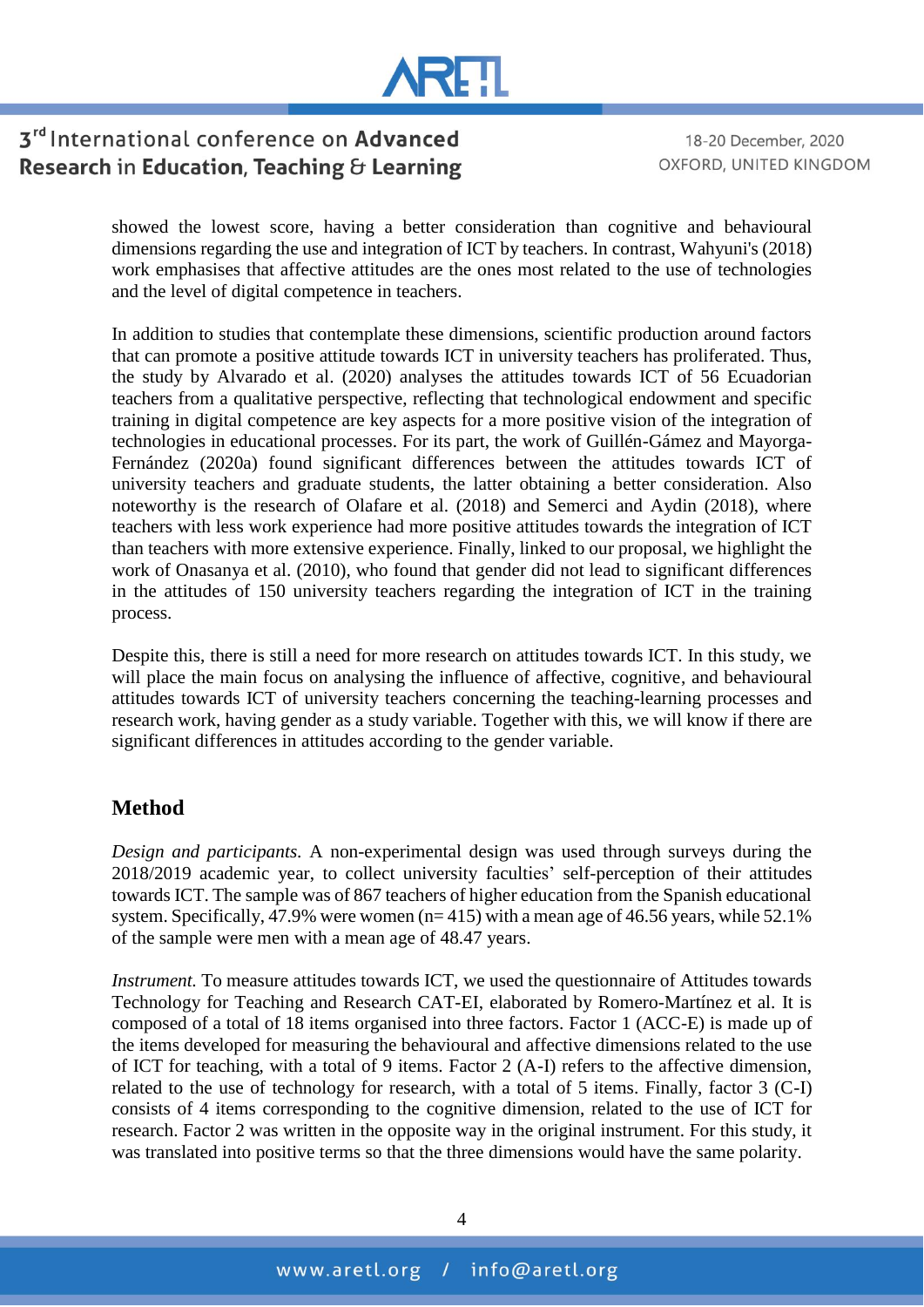18-20 December, 2020 OXFORD, UNITED KINGDOM

The instrument used indicated correct psychometric properties. Regarding the reliability of the instrument, the authors found Cronbach's Alpha coefficients with values ranging from 0.71 to 0.93, which indicated good reliability of the instrument. Table 1 shows the coefficients for each dimension of the instrument, as well as the coefficients for the overall assessment.

Table 1. Instrument reliability (95% confidence intervals)

| Scala            | ACC-E | $\mathbf{A}$ -1 | C 1–1 | CAT-EI |
|------------------|-------|-----------------|-------|--------|
| Cronbach's Alpha | 929   | 700             | 706   |        |

Regarding the validity of the instrument, confirmatory factor analysis (CFA) was performed to confirm the proposed three-dimensional structure found by exploratory factor analysis (EFTA). The adjustment indexes found showed that the model correctly fits the required values, confirming a three-dimensional structure. Table 2 shows the coefficients found in each CFA statistic.

Table 2. Adjustment index of CFA

| $SB \chi^2$ | df  |        | CFI  | TLI  | NFI  | <b>GFI</b> | <b>RMSEA</b> | 90% CI         |
|-------------|-----|--------|------|------|------|------------|--------------|----------------|
| 302.38      | 116 | < 0.01 | .978 | .974 | .947 | .971       | 040          | $.040 - .054]$ |

*Procedure*. Data collection was carried out through online surveys using *Google forms*. The questionnaire was sent by email to a total of 12,538 teachers, of which, as indicated above, a total of 867 completed the questionnaire. At the beginning of the questionnaire, the objective of the research was underlined, guaranteeing the privacy of the participants as the surveys are anonymous.

## **Results**

This part was divided into four sections, one for each dimension of the instrument, as well as one for the overall attitude. Each section contained two types of analysis: first, teacher attitudes were analysed and compared descriptively for each of the items, and then the most appropriate statistic (non-parametric) was used for independent sample comparison (Mann-Whitney).

#### *Affective, cognitive and behavioural attitudes for teaching*

Table 3 shows the attitudes of teachers towards affective, cognitive, and behavioural aspects of teaching with ICT. It can be seen that the most valued item is "I think that ICT is important in the teaching-learning process and should be worked on in a transversal way", both for the female gender ( $M = 4.27$ ) and the male gender ( $M = 4.28$ ), with practically equal values. This level is really good, taking into consideration the five-point Likert scale, and is very much substantiated by other beliefs of teachers such as, for example, "I am attracted to knowing new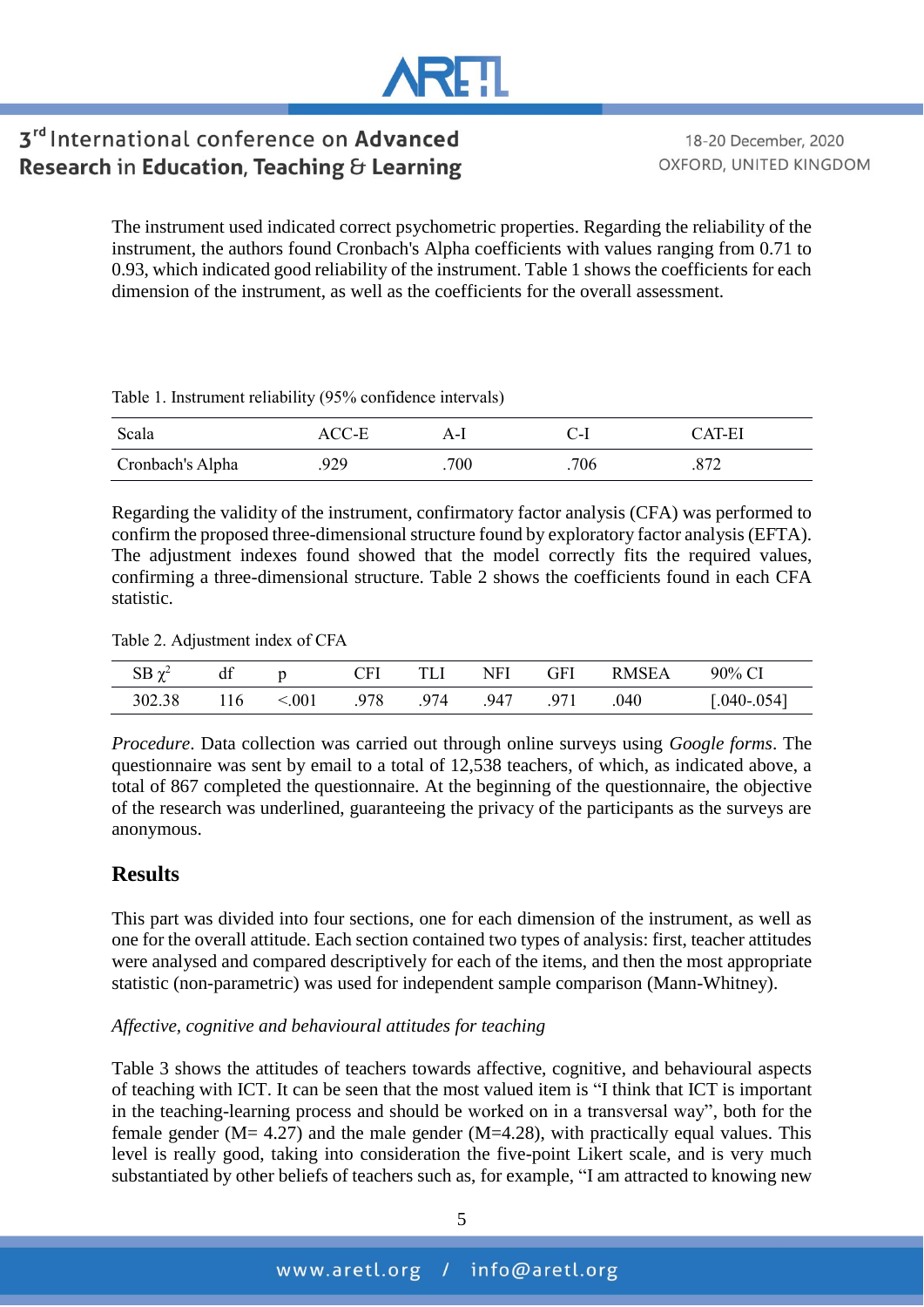# **\RH**

# 3rd International conference on Advanced Research in Education, Teaching & Learning

18-20 December, 2020 OXFORD, UNITED KINGDOM

ICT tools that I can use in the classroom", with equal averages in both genders (M= 3.94), or "ICT is part of my daily life in the classroom", being slightly higher in the female gender (3.85). On the side of the items with less valuation, although with positive attitudes as well, we found the item "ICT plays an important role in planning my teaching", being slightly higher for the male gender (M= 3.29). In general, the attitude of the teachers is very positive for both genders, slightly superior for the male gender  $(M = 3.75)$  with only a couple of tenths of a percent difference with respect to the female gender  $(M= 3.71)$ .

Table 3. Descriptive results of factor 1 comparing by gender

| <b>Item</b>                                                                                                      | Female |      | Male |       |  |
|------------------------------------------------------------------------------------------------------------------|--------|------|------|-------|--|
|                                                                                                                  | X.     | Sd.  | X    | Sd.   |  |
| ICT plays an important role in the planning of my teaching                                                       | 3.25   | 1.19 | 3.29 | 1.22  |  |
| My way of interacting with students is enhanced by my use of ICT with them                                       | 3.81   | 1.14 | 3.87 | 1.14  |  |
| ICT is part of my daily life in the classroom                                                                    | 3.85   | 1.24 | 3.75 | 1.23  |  |
| I like that my methodology is based on the transversal use of ICT                                                | 3.35   | 1.22 | 3.45 | 1.16  |  |
| In my classes, I encourage my students to use ICT                                                                | 3.62   | 1.17 | 3.71 | 1.17  |  |
| I believe that ICT is helping me to have a more innovative teaching and evaluation<br>methodology                | 3.55   | 1.20 | 3.53 | -1.16 |  |
| I believe that ICT is important in the teaching-learning process and should be<br>worked on in a transversal way | 4.27   | 0.85 | 4.28 | 0.89  |  |
| I am attracted to new ICT tools that I can use in the classroom                                                  | 3.94   | 1.08 | 3.94 | -1.11 |  |
| I feel confident when I use ICT in the classroom                                                                 | 3.70   | 1.14 | 3.91 | 1.09  |  |
| Total factor 1                                                                                                   | 3.71   | 0.90 | 3.75 | 0.91  |  |

The normality of the data obtained was calculated with the Kolmogorov-Smirnov statistician when working with a large sample. The values obtained in this test on factor 1 were lower than  $0.05$  (KS=  $0.081$ ; sig. =  $0.001$ ), so the normality of the data was rejected. Therefore, the Mann-Whitney test was used, which compares the average ranges of two independent samples. No statistically significant differences were found in the affective, cognitive, and behavioural attitudes towards technology in the field of teaching by teachers, once both genders were compared, therefore, the null hypothesis was accepted (U=  $86117.000$ ; Z=  $-1.009$ ; sig.  $< 0.05$ ).

#### *Affective attitudes related to the use of technology for research*

In general, the affective attitudes of teachers regarding technology in the field of research are positive and good (see table 4), being slightly higher in male teachers (M= 3.65) compared to female teachers  $(M= 3.35)$ . Specifically, it is observed that the item with the most positive evaluation is "I like using computer programs for data processing when I carry out research", both for the female gender ( $M = 3.74$ ) and the male gender ( $M = 4.10$ ), the latter being slightly higher. On the other hand, the least valued items, with the consequent lower attitude on the part of the faculty, are two: "I like dedicating part of my time to disseminating research activities through social networks", where the female faculty obtains a lower average (M= 2.99) compared to the male (M= 3.25); and "I am happy to have to update my academic profile on the Internet", is less valued by the female faculty  $(M= 2.80)$  than by the male  $(M= 3.08)$ .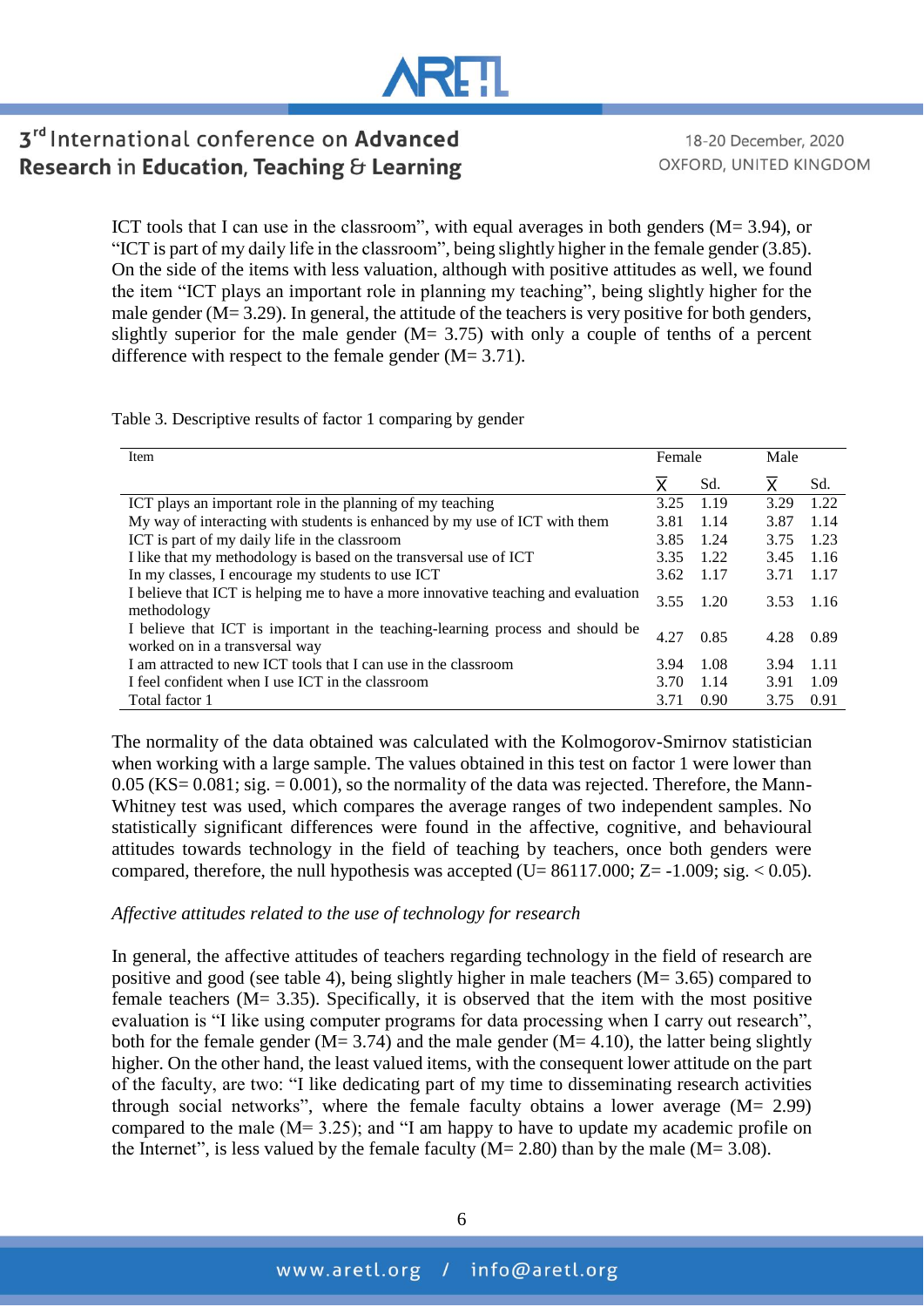

18-20 December, 2020 OXFORD, UNITED KINGDOM

| Item                                                                                              | Female |       | Male |       |  |
|---------------------------------------------------------------------------------------------------|--------|-------|------|-------|--|
|                                                                                                   | Χ      | Sd.   | x    | Sd.   |  |
| I like dedicating part of my time to disseminating research activities through social<br>networks | 2.99   | 1 3 1 | 325  | -1.40 |  |
| I am happy to have to update my academic profile on the Internet                                  | 2.80   | 1.35  | 3.08 | -1.40 |  |
| I like to access databases and web browsers                                                       | 3.68   | 1.30  | 3.99 | 1.16  |  |
| I like having to use software for data processing when I do research                              | 3.74   | 1.32  | 4.10 | 1.20  |  |
| I like to use an ICT-based methodology for research                                               | 3.54   | 1.32  | 3.80 | 1.28  |  |
| Total factor 2                                                                                    | 3.35   | 0.91  | 3.65 | 0.84  |  |

In the normality test, the Kolmogorov-Smirnov statistician rejected the assumption of normality ( $KS = 0.061$ ; sig. = 0.001). Significant differences were found in affective attitudes towards ICT research between both genders (U=  $73163,500$ ; Z=  $-4,791$ ; sig.  $< 0.05$ ), so the null hypothesis was rejected. The effect size is only calculated if the significance level is less than 0.05, being calculated with Eta squared (η2), where a value of 0.01 is a small effect size, a value of 0.06 is a medium effect, and a value greater than 0.14 is a large effect. For this factor, the effect size found was between small and medium ( $\eta$ 2 = 0.03).

#### *Cognitive attitudes related to the use of technology for research*

Finally, in table 5 we observe the cognitive attitudes of teachers about technology for research. In general, teachers perceive satisfactory and positive attitudes, being slightly higher in male teachers ( $M = 4.32$ ) than in female teachers ( $M = 4.28$ ). Specifically, it is observed that the highest valued item, and therefore that one which showed more positive attitudes by teachers, is "I believe that accessing the Internet favours the interconnection between the scientific community and the updating of knowledge", obtaining very similar values in both genders, although slightly higher in the male  $(M= 4.52)$ . The item with the lowest evaluation by the teaching staff, although the item continues to maintain satisfactory and positive attitudes, is "I think that ICT allows me to disseminate the results of my research more quickly", where we can observe the importance of the teaching staff for communicating and sharing the articles and books published with other authors in the scientific community.

#### Table 5. Descriptive results of factor 3 comparing by gender

| Item                                                                                                                                   | Female |      | Male      |      |  |
|----------------------------------------------------------------------------------------------------------------------------------------|--------|------|-----------|------|--|
|                                                                                                                                        |        | Sd.  |           | Sd.  |  |
| I believe that access to the Internet favours the interconnection between the<br>scientific community and the updating of knowledge    | 4.49   | 0.75 | 4.52 0.75 |      |  |
| I believe that access to the Internet gives me the opportunity to learn about new<br>resources that facilitate my work as a researcher |        | 0.87 | 4.37      | 0.84 |  |
| I believe that the use of data processing software in my research work is important                                                    | 4.24   | 0.99 | 4.30      | 0.99 |  |
| I believe that ICT allows me to disseminate the results of my research more quickly                                                    | 4.07   | 1.04 | 4.10      | 1.04 |  |
| Total factor 3                                                                                                                         | 4.28   | 0.67 | 4.32      | 0.67 |  |

In the normality test, the Kolmogorov-Smirnov statistician rejected the assumption of normality (KS=  $0.149$ ; sig. =  $0.001$ ). No significant differences were found in affective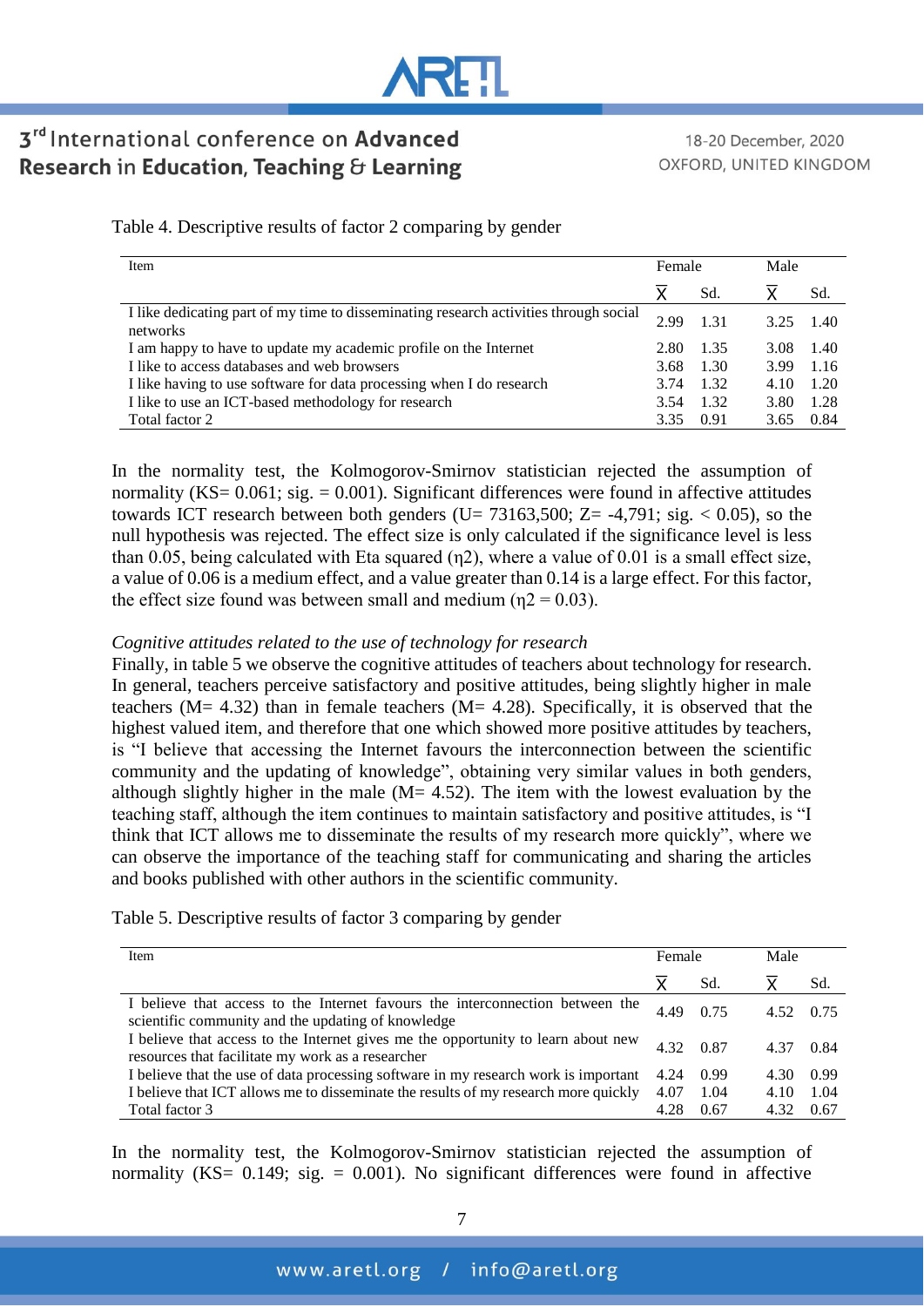

18-20 December, 2020 OXFORD, UNITED KINGDOM

attitudes towards ICT research between both genders (U= 86939,500; Z= -1,088; sig. > 0.05), so the null hypothesis was accepted.

#### *Global attitudes towards technology for teaching and research*

Figure 1 shows the average obtained in the global attitude towards technology for teaching and research for both genders. It can be seen that male teachers perceive having a slightly more positive and superior attitude  $(M= 3.91)$  than female teachers  $(M= 3.79)$ . The Kolmogorov-Smirnov test rejected the assumption of normality ( $KS = 0.036$ ; sig. = 0.012). Significant differences were found in overall attitudes towards ICT between both genders ( $U = 73716,000$ ;  $Z = -3,314$ ; ff.  $< 0.05$ ), so the null hypothesis was rejected. The size of the effect found was large (η $2 = 0.232$ ).



**Figure 1.** Global attitude towards ICT as a function of gender

#### **Conclusions**

The teacher is the key element in any process of pedagogical innovation. The success of any change process in the classroom depends largely on the attitude with which teachers approach it (Hargreaves and Shirley, 2012). The implementation of educational technology at university level is urgent (Cabero and Ruiz-Palmero, 2018). The study that we present allows us to affirm that, in general terms, Spanish university teachers have a positive attitude towards ICT. Despite the fact that small differences have been found according to gender, we can affirm that men and women present very similar levels of acceptance in comparative terms. This is common other works (Herrada et al., 2018; Sánchez-Rivas et al., 2016) have concluded that the digital gender gap does not affect the attitudes of teachers.

Considering the different areas of our study, we can draw conclusions regarding the two main activities of university teachers in Spain: teaching and research.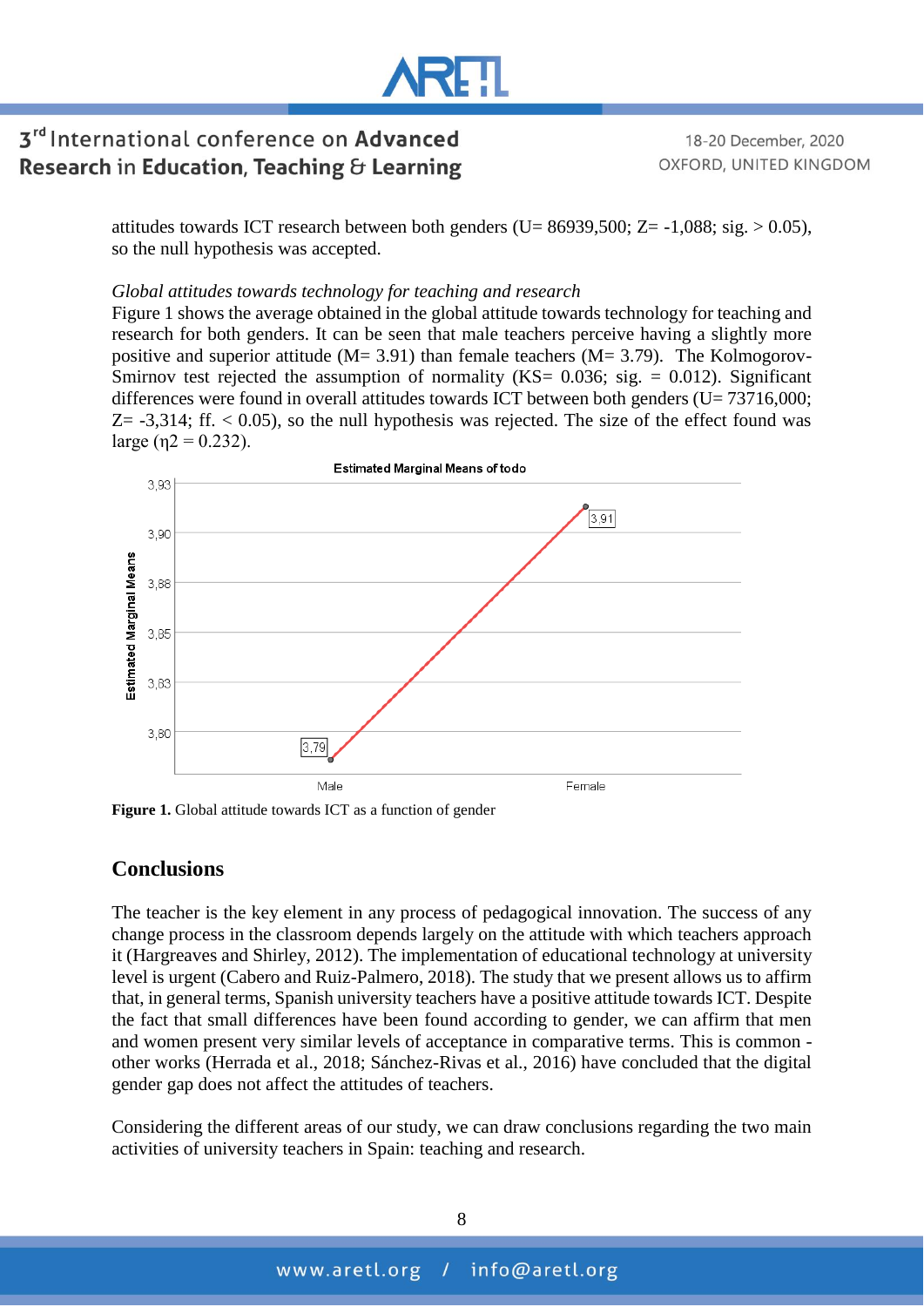

18-20 December, 2020 OXFORD, UNITED KINGDOM

With respect to teaching, the answers provided by the teaching staff show that ICT is perceived as a valuable educational resource. Most of the teachers incorporate it in their classes on a regular basis and consider it necessary to update their knowledge about digital tools. Moreover, they understand that the incorporation of ICT is not an innovation process associated with subjects related to computing or communication; they understand it as a transversal process that links all subjects equally. This leads us to conclude that Spanish university teachers understand educational technology as a means, and not as an end in itself, in relation to the performance of their teaching duties.

Teaching planning is perhaps one of the most complex aspects of teaching work. Bozu and Manolescu (2010) note that university faculty recognize training needs around teaching planning. In many cases, it is more of a reflexive process than a technical one. We associate with this circumstance the fact that teachers place little value on the importance of ICT in the planning of their classes.

In relation to their role as researchers, university teachers greatly appreciate the support that the use of software for data processing and statistical inference provides. This type of resource greatly facilitates the research process, which explains the positive attitude towards its use.

However, in the opposite sense, faculty understand that the dissemination of their articles and reports in social networks is an added workload, which many scientific publications and events impose in order to expand their impact. This reality corresponds to the low attitudinal levels detected in relation to the updating of academic profiles on the Internet and the dissemination of research results on social networks.

In short, Spanish university teachers have a positive attitude towards the incorporation of ICT in teaching and research. This puts the university in a good position to face processes of methodological renewal that have educational technology as a cross-cutting theme and a mediator of innovation.

As can be seen from the work of Salazar and Álvarez-Gil (2020), innovation and creativity applied to teaching play a fundamental role in aspects such as student satisfaction or the improvement of dropout rates from degrees. The analysis of the relationship between the attitude of the teaching staff and these two variables constitutes an interesting line for future research.

### **References**

- Abdullah, Z. D., Ziden, B. A. and Chi Aman, R. (2015). Students' Attitudes towards Information Technology and the Relationship with Their Academic Achievement. *Contemporary Educational Technology, 6*(4), 338–354.
- Alvarado, L.E., Aragón, R.R. and Bretones, F.D. (2020). Teachers´s Attitudes Towards the Introduction of ICT in Ecuadorian Public Schools. *TechTrends, 64*(3), 498-505. https://doi.org/10.1007/s11528-020-00483-7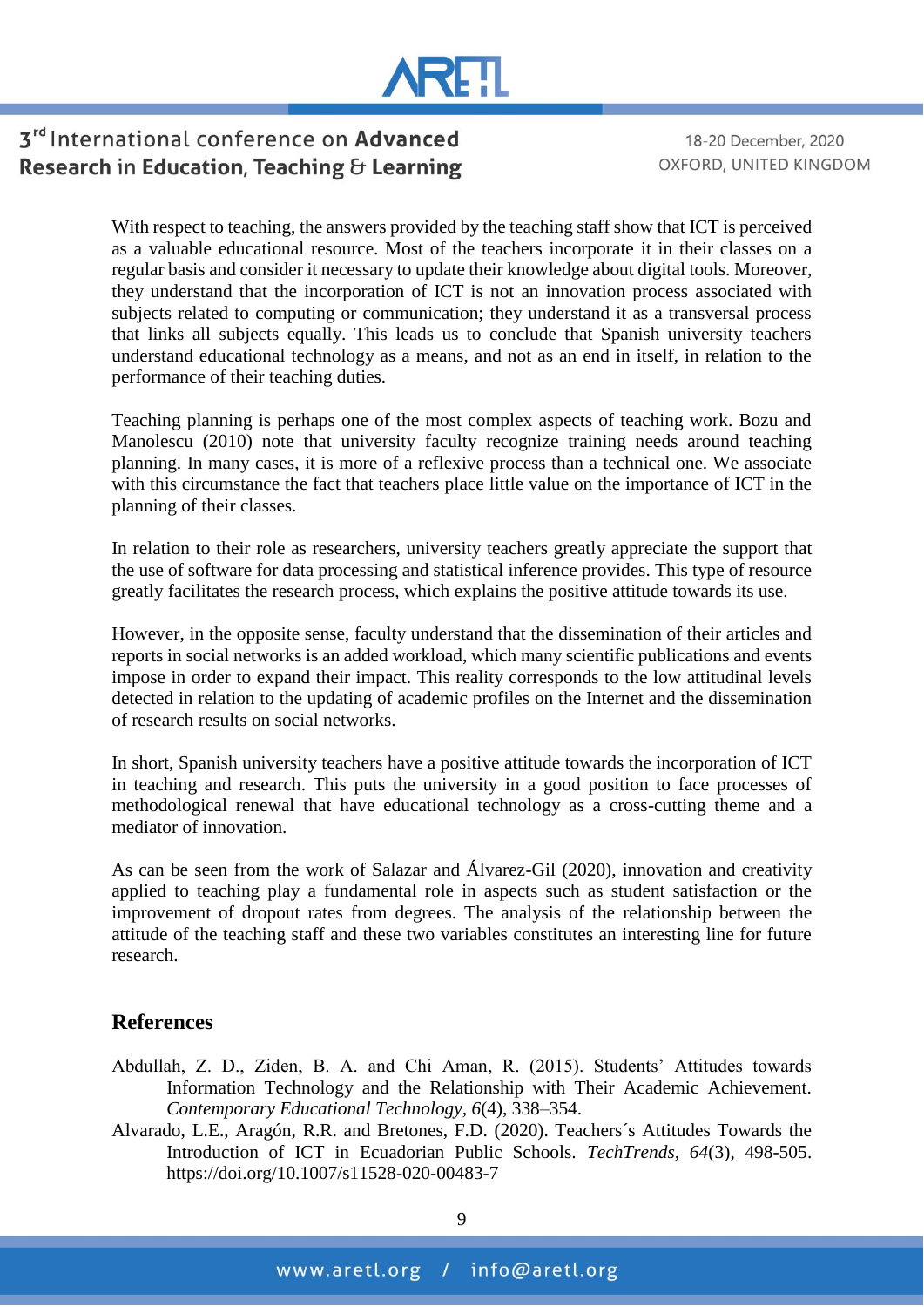

- Ankiewicz, P. (2019). Perceptions and attitudes of pupils toward technology: In search of a rigorous theoretical framework. *Int. J. Technol Des. Educ., 29*, 37-56. https://doi.org/10.1007/s10798-017-9434-z
- Arango, D.A.G., Fernández, J.E.V., Rojas, Ó.A.C., Gutiérrez, C.A.E., Villa, C.F.H. and Grisales, M.A.B. (2020). Digital competence in university teachers: Evaluation of relation between attitude, training and digital literacy in the use of ict in educational environments. *RISTI (RevistaIberica de Sistemas e Tecnologias de Informacao), E29*, 538-552.
- Bozu, Z. and Manolescu, M. (2010). El Espacio Europeo de Educación Superior y el profesorado universitario novel. *Bordón. Revista de Pedagogía*, *62*(4), 51-63.
- Cabero, J. and Ruiz-Palmero, J. (2018). Las Tecnologías de la Información y Comunicación para la inclusión: reformulando la brecha digital. *IJERI: International journal of Educational Research and Innovation*, *9*, 16-30.
- Cai, Z., Fan, X. and Du, J. (2017). Gender and attitudes toward technology use: A metaanalysis. *Computers & Education, 105*, 1–13. https://doi.org/10.1016/j.compedu.2016.11.003
- Casillas, S., Cabezas, M. y García, F.J. (2020). Digital competence of early childhood education teachers: attitude, knowledge and use of ICT. *European Journal of Teacher Education, 43*(2), 210-223. https://doi.org/10.1080/02619768.2019.1681393
- Elliot, K. and Wilmes, D. (2013). Cognitive attitudes and values in science. *Philosophy of science, 80*(5), 807-817. https://doi.org/10.1086/673719
- Fernández-Batanero, J.M. and Torres-González, J.A. (2015). Teacher attitudes and best practices with ICT faculty Adult Continuing Education in Andalusia. *Revista Complutense de Educación, 26*(special issue), 33-49.
- Gómez-García, M., Soto-Varela, R., Morón-Marchena, J.A. and Pino-Espejo, M.J. (2020). Using mobile devices for educational purposes in compulsory Secondary Education to improve student´s learning achievements. *Sustainability, 12*(9), 3724. https://doi.org/10.3390/su12093724
- González-Sanmamed, M., Sangrà, A. and Muñoz-Carril, P.-C. (2017). We can, we know how. But do we want to? Teaching attitudes towards ICT based on the level of technology integration in schools. *Technology, Pedagogy and Education, 26*(5), 633–647. https://doi.org/10.1080/1475939X.2017.1313775
- Guillén-Gámez, F.D. and Mayorga-Fernández, M.J. (2020a). Quantitative-comparative research on digital competence in students, graduates and professors of faculty education: an analysis with ANOVA. *Education and Information Technologies, 25*, 4517-4174. https://doi.org/10.1007/s10639-020-10160-0
- Guillén-Gámez, F.D. and Mayorga-Fernández, M.J. (2020b). Identification of variables that predict teachers' attitudes toward ict in higher education for teaching and research: A study with regression. *Sustainability, 12*(4), 1312. https://doi.org/10.3390/su12041312
- Guillén-Gámez, F. D., Álvarez-García, F. J. and Rodríguez, I. M. (2018). Digital tablets in the music classroom: A study about the academic performance of students in the BYOD context. *Journal of Music, Technology & Education, 11*(2), 171–182. https://doi.org/10.1386/jmte.11.2.171\_1
- Hargreaves, A. and Shirley, D. (2012). *La cuarta vía. El prometedor futuro del cambio educativo*. Octaedro.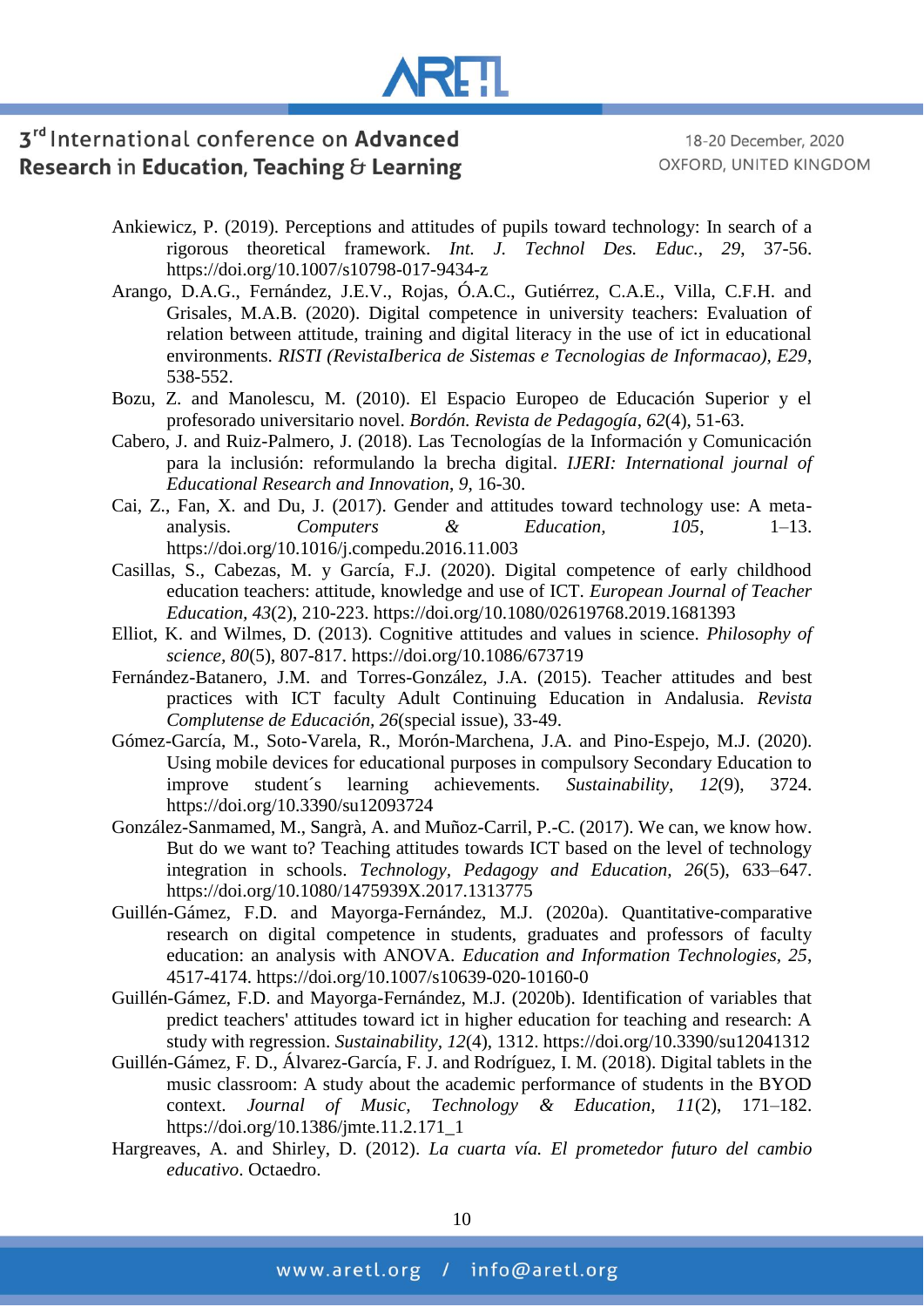# **AREIL**

# 3rd International conference on Advanced Research in Education, Teaching & Learning

18-20 December, 2020 OXFORD, UNITED KINGDOM

- Herrada, R., Montes, R. and Ballarín, B. (2018). Rastreando marcas de género en la formación on-line. In J.B. Martínez and E. Fernández (Coords.), *Ecologías del aprendizaje. Educación expandida en contextos múltiples* (pp. 129-151). Morata.
- Judi, H. M., Mohamed, H., and Noor, S. F. M. (2016). Perceived attitude of teachers in rural areas towards information and communication technology. *Social Sciences (Pakistan), 11*(23), 5590–5596. https://doi.org/10.3923/sscience.2016.5590.5596
- Kumar, P. G. and Ratnakar, R. (2016). A scale to measure farmers' attitude towards ICT-based extension services. *Indian Research Journal of Extension Education, 11*(21), 109–112.
- Maio, G. R., Haddock, G. and Verplanken, B. (2018). *The psychology of attitudes and attitude change*. Sage Publications Limited.
- Mirete, A.B., Maquilón, J.J., Mirete, L. and Rodríguez, R.A. (2020). Digital competence and university teachers' conceptions about teaching. A structural causal model. *Sustainability, 12*(12), 4842. https://doi.org/ 10.3390/SU12124842
- Olafare, F. O., Adeyanju, L. O. and Fakorede, S. O. A. (2018). Colleges of Education Lecturers Attitude Towards the Use of Information and Communication Technology in Nigeria. *MOJES: Malaysian Online Journal of Educational Sciences, 5*(4), 1–12.
- Onasanya, S. A., Shehu, R. A., Oduwaiye, R. O. and Shehu, L. A. (2010). Higher institutions lecturers' attitude towards integration of ICT into teaching and research in Nigeria. *Research Journal of Information Technology, 2*(1), 1–10. https://doi.org/10.3923/rjit.2010.1.10
- Pacheco, F., Villacis, C. and Álvarez, P. (2015). ICT´s as a tool in the teaching-learning process to improve academic achievement. *Revista Ciencias Pedagógicas e Innovación, 3*(1), 56-68.
- Prasojo, L.D., Mukminin, A., Habibi, A., Henra, R. and Iqnori, D. (2019). Building Quality Education through Integrating ICT in Schools: Teachers' Attitudes, Perception, and Barriers. Quality – Access to success,  $20(172)$ , 45-50.
- Romero-Martínez, S. J., Guillén-Gámez, F. D., Ordoñez-Camacho, X. G, and Mayorga-Fernández, M. J. (2020). Desarrollo y estructura factorial de un instrumento de actitud hacia el uso de la tecnología para la enseñanza y la investigación en docentes universitarios. *Revista Tecnología, Ciencia y Educación, 16*, 85-111.
- Rosen, L., Carrier, L. M., Miller, A., Rokkum, J. and Ruiz, A. (2016). Sleeping with technology: cognitive, affective, and technology usage predictors of sleep problems among college students. *Sleep Health, 2*(1), 49–56. https://doi.org/10.1016/j.sleh.2015.11.003
- Salazar, N. and Álvarez-Gil, A. (2020). El Papel de La Universidad Frente al Abandono de Estudios. Formación Pre-Universitaria Basada En Talleres de Innovación y Creatividad. Innoeduca. *International Journal of Technology and Educational Innovation*, *6*(1), 66-72.
- Sánchez-Rivas, E., Sánchez-Rodríguez, J. and Ruiz-Palmero, J. (2016). The Influence of Gender on the Incorporation of the Internet in Spanish Schools' Educational Programmes. *Research in Comparative and International Education*, *11*(2), 165-77.
- Semerci, A. and Aydin, M. K. (2018). Examining High School Teachers' Attitudes towards ICT Use in Education. *International Journal of Progressive Education, 14*(2), 93–105.